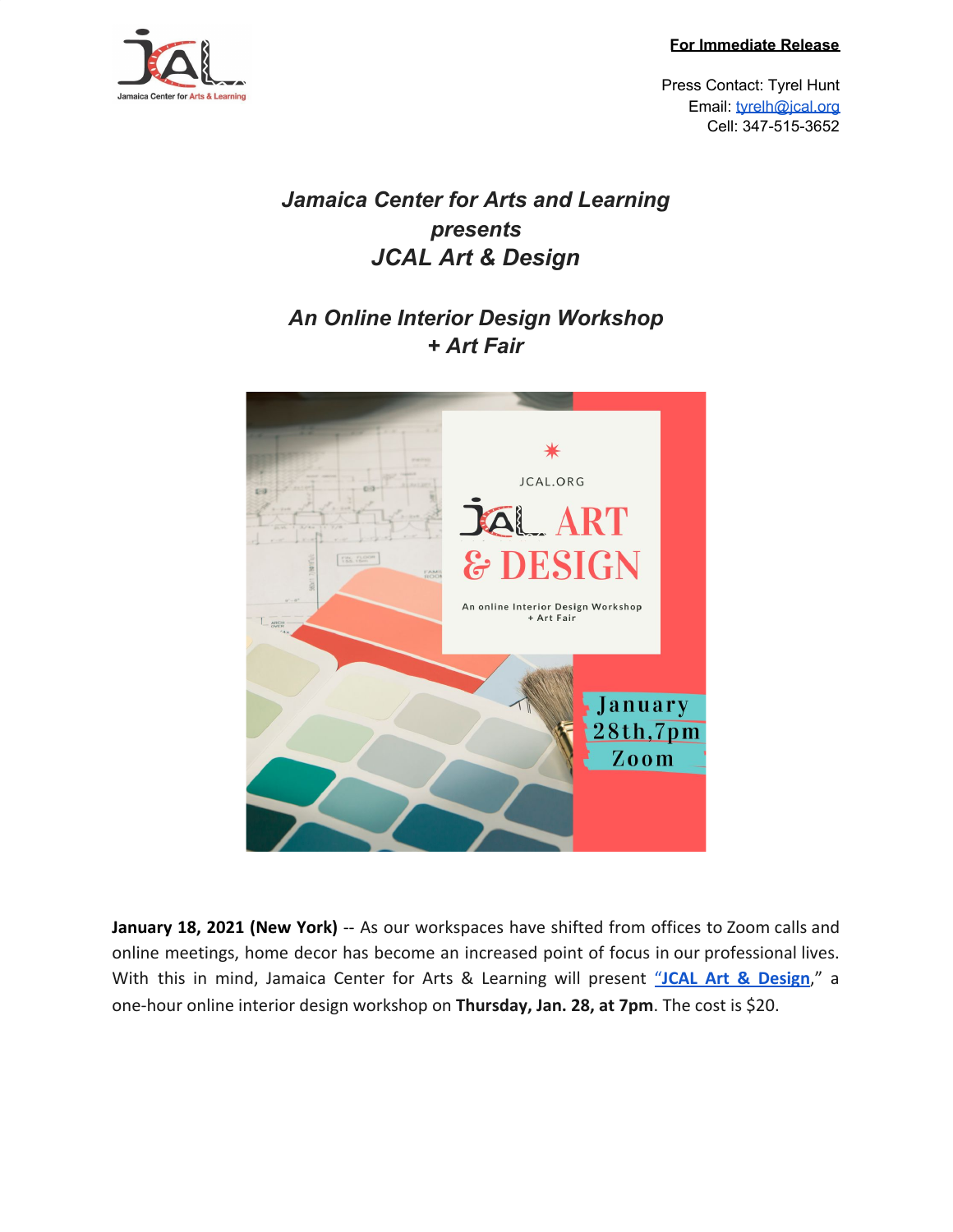

Press Contact: Tyrel Hunt Email: [tyrelh@jcal.org](mailto:tyrelh@jcal.org) Cell: 347-515-3652

**Visionary interior designers Tina Fynn and Dee Bell** of the acclaimed **[BellaFynn](https://bellafynndesignstudio.com/) Design Studio** will lead the **JCAL Art & [Design](https://jcal.meeter-app.com/event/pWLI3mLaAZ)** workshop. Fynn and Bell specialize in Home Staging and Virtual Consulting, with a mission to create functional, approachable, exciting designs to reflect who we are now and who we want to be. **JCAL Art & [Design](https://jcal.meeter-app.com/event/pWLI3mLaAZ)** will also be interactive as the BellaFynn team offers specific advice to attendees during a live, curated Q&A.

In addition to Fynn and Bell providing consulting services on designing a home office, **[JCAL](https://jcal.meeter-app.com/event/pWLI3mLaAZ) Art & [Design](https://jcal.meeter-app.com/event/pWLI3mLaAZ)** will provide exclusive access to an online affordable art fair, featuring more than two-dozen works for sale by 16 Queens-based artists. Workshop attendees will receive private access to the fair for 24 hours, at which point the art will be available for general purchase.

**JCAL Art & [Design](https://jcal.meeter-app.com/event/pWLI3mLaAZ)** is the latest addition to JCAL's "Community First, Digital First" season, which prioritizes and platforms Southeast Queens-centered artists and programs.

"This is a wonderful opportunity to further demonstrate JCAL's commitment to artists--and to the local social and business environment," noted Courtney Ffrench, JCAL's Interim Artistic Director. Added Leonard Jacobs, Interim Executive Director, "We are also delighted to announce that all the artists involved in **JCAL Art & [Design](https://jcal.meeter-app.com/event/pWLI3mLaAZ)** are from Queens -- and all are alumni of JCAL's robust visual arts programs, such as ArtWorks and Jamaica Flux, and partnerships with groups such as the Southeast Queens Artist Alliance."

"We're thrilled to present the work of community based artists, and present this valuable workshop led by the team at BellaFynn Design Studio" noted JCAL Board Chair Michelle Stoddart. "Art and Décor go hand and hand, and we're excited for JCAL Art & Design, an event that will combine both elements while uplifting Queens Artists." Says Dawn Cotter-Jenkins, JCAL Board member and organizer of the event.

For more information, visit **[www.jcal.org](https://jcal.meeter-app.com/event/pWLI3mLaAZ)**.

## **About JCAL**

**Jamaica Center for Arts & Learning** (JCAL), founded in 1972, is a multidisciplinary arts center based in the diverse community of Southeast Queens. Our mission is devoted to offering quality visual, performing, and literary arts, and to providing accessible education programs to encourage participation in the arts. JCAL's offices and arts spaces are open in strict accordance with state and local COVID-19 guidelines. Operating hours by appointment: Monday to Friday, 10am to 6pm, and galleries on